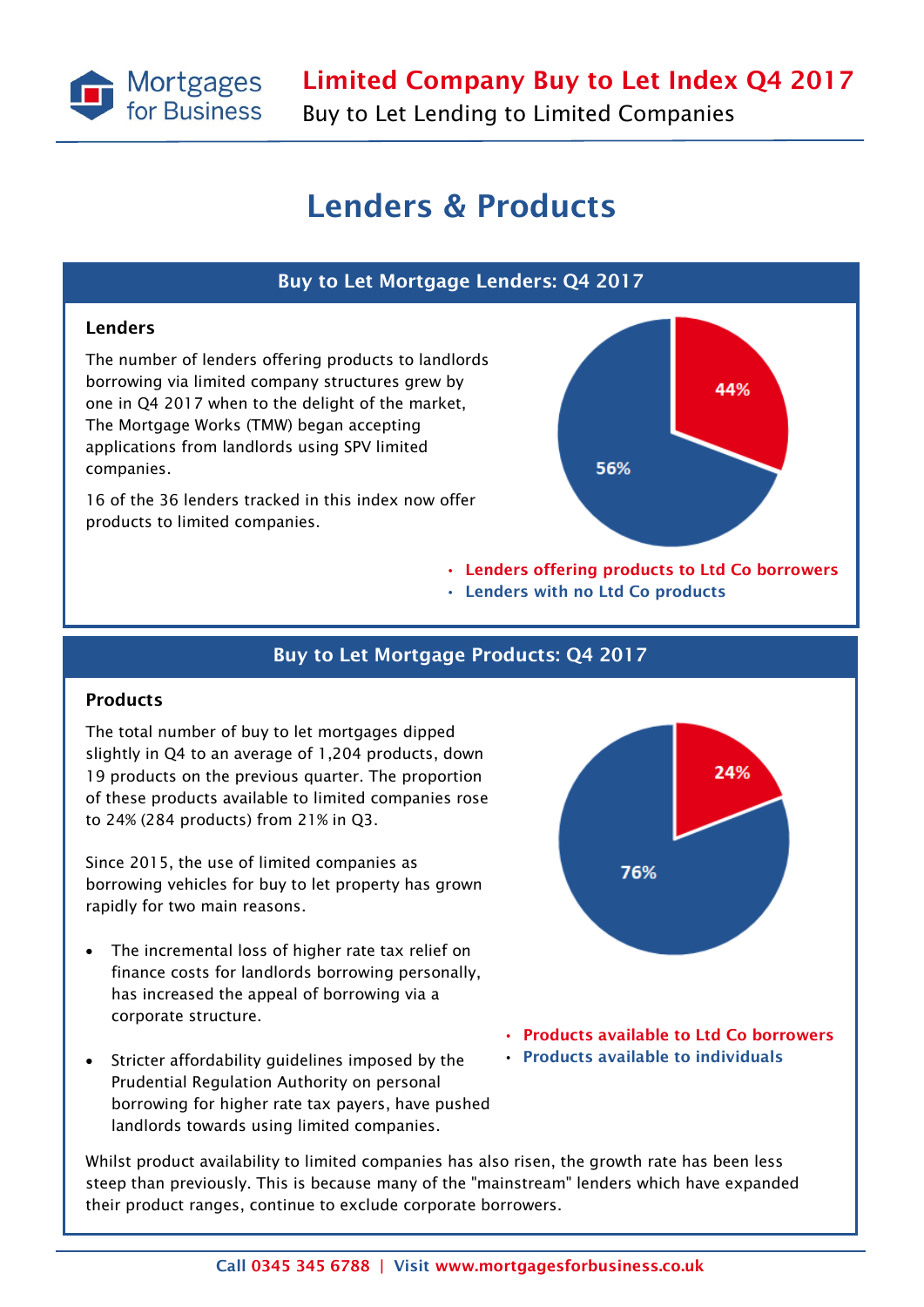

# Pricing

| <b>Products</b>   | <b>Limited Company</b> |                   | <b>Entire Market</b> |                         |
|-------------------|------------------------|-------------------|----------------------|-------------------------|
|                   | No.                    | Av. Cost          | No.                  | Av. Cost                |
| <b>Variable</b>   | 113                    | 4.6% $\spadesuit$ | 248                  | $3.5\%$ $\blacklozenge$ |
| 2 Year Fix        | 92                     | 3.9% $\spadesuit$ | 383                  | $2.8\% \leftrightarrow$ |
| <b>3 Year Fix</b> | 32                     | 4.0% $\spadesuit$ | 173                  | 3.1% $\blacklozenge$    |
| <b>5 Year Fix</b> | 101                    | 4.2% $\spadesuit$ | 383                  | $3.4\%$ $\downarrow$    |
| <b>Total</b>      | 347                    | 4.2% $\uparrow$   | 1,204                | 3.2% $\leftrightarrow$  |

### Additional 5-year fixed rates push up pricing

Overall, pricing of rates remained static quarter-on-quarter (see graph below); however, there was an increase in the number of five year fixed rates available to both individuals and limited companies. These additional products have pushed up the average total because five year fixed rates are typically higher in price than their shorter-term counterparts. The very cheapest rates on the market are available from lenders which only lend to individuals. This somewhat distorts the overall picture. NB: the totals in the table above include 1-year, 4-year and 10-year rates.

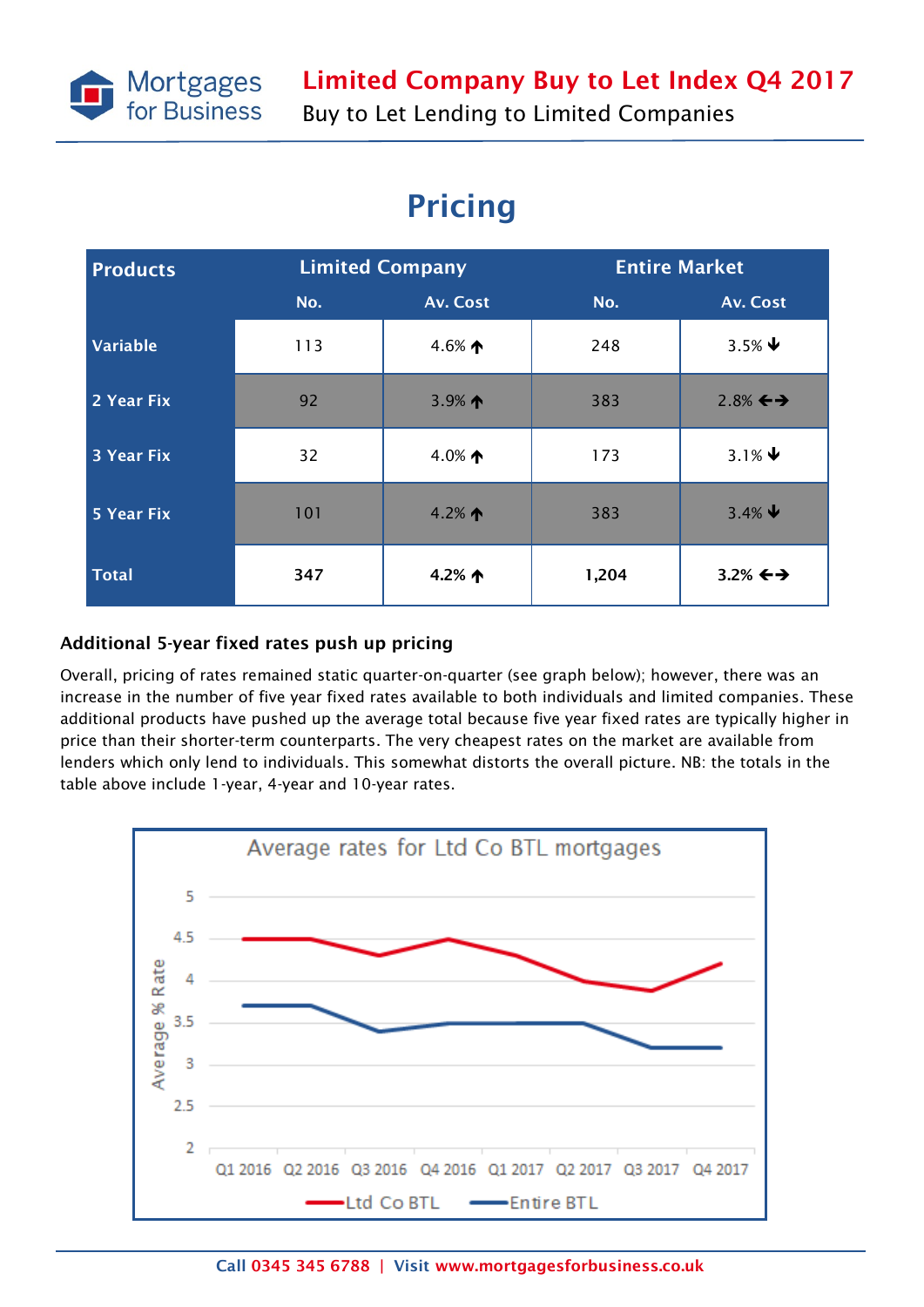

## Ltd Company BTL Mortgage Transactions As a proportion of all buy to let mortgage transactions

#### Case count and value

#### Completions

*Nearly half of all buy to let borrowing is made by limited companies*

The total value of borrowing, i.e. completed buy to let mortgage cases by landlords using limited companies, grew steadily throughout 2017. By Q4 2017, limited companies accounted for 49% of all completions compared to 31% in Q4 2016.

Similarly, when viewed by case count, 47% of all buy to let completions in Q4 were for landlords using limited companies, a slight dip when compared to the previous quarter which stood at 48%, but higher than the 30% reported in Q4 2016.

#### Applications

The number of applications followed a similar pattern to completions although the total value declined slightly.



Q4 2017 by Number of Cases Q4 2017 by Value £m